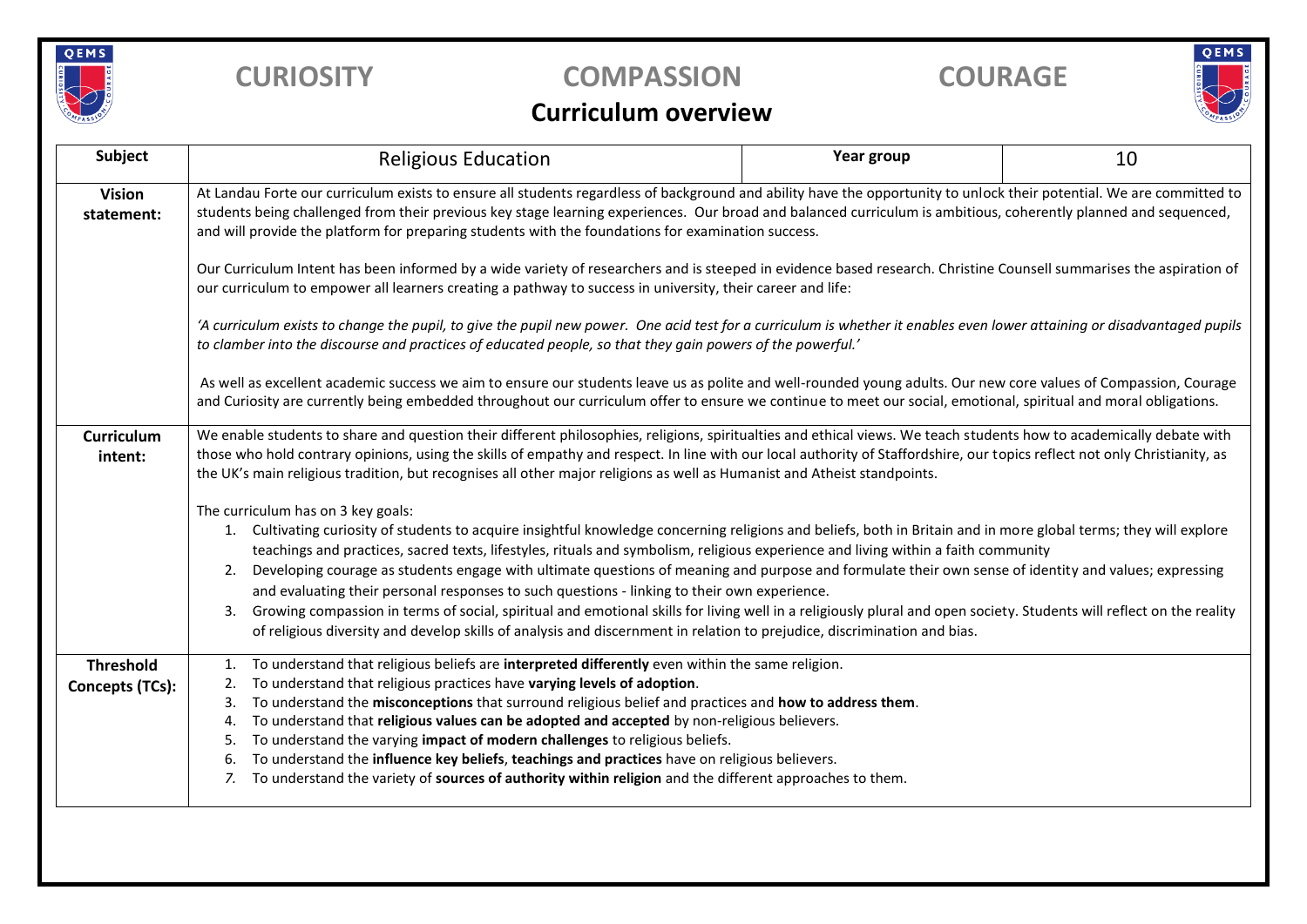| QEMS                                          | <b>CURIOSITY</b>                                                                                                                                                                                                                                                                                                                                                                                                                                                                                                                                                                                                                                                                                                                                                                                                                                                                                                                                                                                                                          |                                     | <b>COMPASSION</b>                     |                                     | <b>COURAGE</b>        | QEMS                                  |  |
|-----------------------------------------------|-------------------------------------------------------------------------------------------------------------------------------------------------------------------------------------------------------------------------------------------------------------------------------------------------------------------------------------------------------------------------------------------------------------------------------------------------------------------------------------------------------------------------------------------------------------------------------------------------------------------------------------------------------------------------------------------------------------------------------------------------------------------------------------------------------------------------------------------------------------------------------------------------------------------------------------------------------------------------------------------------------------------------------------------|-------------------------------------|---------------------------------------|-------------------------------------|-----------------------|---------------------------------------|--|
| <b>KS2 National</b><br>Curriculum<br>summary: | Students build on their foundational knowledge from KS1 by having the following opportunities:<br>To study beliefs, teaching and sources of religion such as exploring different texts and religious figures.<br>To gain an understanding of how religious beliefs inform how people act in their lives such as celebrating religious festivals.<br>To study expressing meaning in religion potentially through the use of symbols and worship in various religious traditions.<br>To investigate meaning, purpose, and truth for example considering answers to hardship.<br>To contemplate purpose and truth, for example how religion deals with pain and suffering.<br>To consider values and commitments possibly including belonging to a religion, for example through religious ceremonies.<br>Throughout students look at differences in how religions are followed.<br>For more information<br>https://www.stedwardscheddleton.co.uk/wp-content/uploads/2021/08/New-Syllabus-for-Religions-Education-2016-25-11-2016 0948-1.pdf |                                     |                                       |                                     |                       |                                       |  |
| Learner skills:                               | Critical thinking<br><b>CRITICAL THINKING</b>                                                                                                                                                                                                                                                                                                                                                                                                                                                                                                                                                                                                                                                                                                                                                                                                                                                                                                                                                                                             | Organisation<br><b>ORGANISATION</b> | Collaboration<br><b>COLLABORATION</b> | Adaptability<br><b>ADAPTABILITY</b> | Oracy<br><b>ORACY</b> | Self-quizzing<br><b>SELF QUIZZING</b> |  |
| <b>The Big</b><br><b>Question</b>             | Term 6 Jun-Jul<br>How is religion practiced today?                                                                                                                                                                                                                                                                                                                                                                                                                                                                                                                                                                                                                                                                                                                                                                                                                                                                                                                                                                                        |                                     |                                       |                                     |                       |                                       |  |
| <b>Big picture</b><br>questions:              | What are the practices of Buddhism?                                                                                                                                                                                                                                                                                                                                                                                                                                                                                                                                                                                                                                                                                                                                                                                                                                                                                                                                                                                                       |                                     |                                       |                                     |                       |                                       |  |
| Content<br>(Linked to TCs):                   | Parinirvana Day, Wesak and Karma. . (TC1, 6, 7)<br>Compassion (karuna), Loving kindness (metta). . (TC1, 6, 7)<br>Do not take life; do not take what is not given; do not misuse the senses; do not speak falsehoods; do not take intoxicants that cloud the mind. (TC1, 6, 7)<br>Generosity, morality, patience, energy, meditation and wisdom, including how the individual develops these perfections within themselves. (TC1, 6,)<br>Do not misuse the senses; do not speak falsehoods; do not take intoxicants that cloud the mind. . (TC1, 6, 7)                                                                                                                                                                                                                                                                                                                                                                                                                                                                                    |                                     |                                       |                                     |                       |                                       |  |